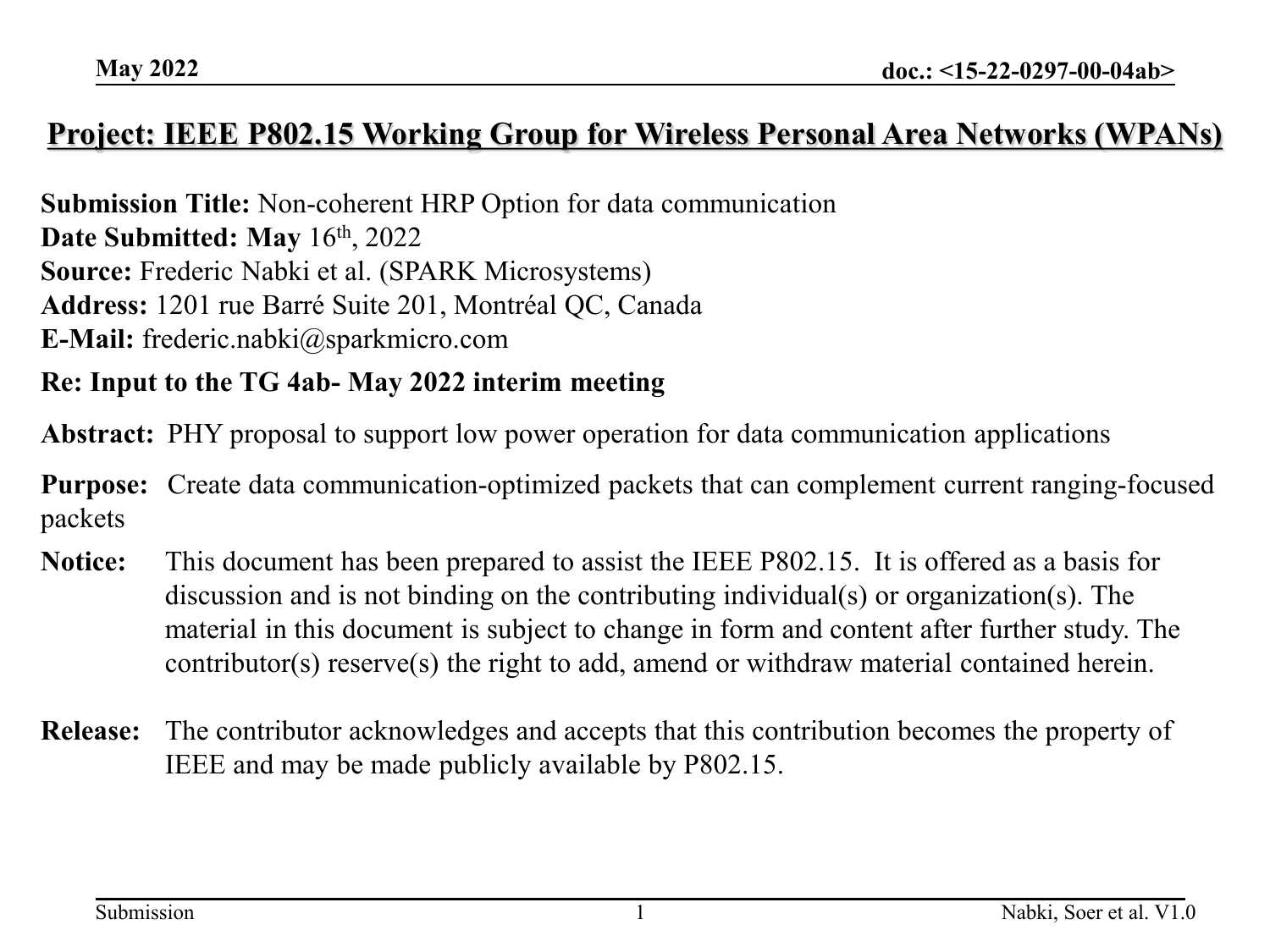### PAR Objectives Table

| <b>PAR Objective</b>                                             | <b>Proposed Solution (how addressed)</b>                                |  |
|------------------------------------------------------------------|-------------------------------------------------------------------------|--|
| Safeguards so that the high throughput data use cases will not   |                                                                         |  |
| cause significant disruption to low duty-cycle ranging use cases | Shorter preamble lengths for data centric packets                       |  |
| Interference mitigation techniques to support higher density and | reduces time-on-air and potential impact on other                       |  |
| higher traffic use cases                                         | devices.                                                                |  |
| Other coexistence improvement                                    |                                                                         |  |
| Backward compatibility with enhanced ranging capable devices     | Additional mode. Coexistence with legacy devices                        |  |
| (ERDEV <sub>S</sub> )                                            | considered.                                                             |  |
| Improved link budget and/or reduced air-time                     | Reduced air-time                                                        |  |
| Additional channels and operating frequencies                    |                                                                         |  |
| Improvements to accuracy / precision / reliability and           |                                                                         |  |
| interoperability for high-integrity ranging                      |                                                                         |  |
| Reduced complexity and power consumption                         | Reduced complexity and power consumption via non-<br>coherent reception |  |
| Hybrid operation with narrowband signaling to assist UWB         |                                                                         |  |
| Enhanced native discovery and connection setup mechanisms        |                                                                         |  |
| Sensing capabilities to support presence detection and           |                                                                         |  |
| environment mapping                                              |                                                                         |  |
| Low-power low-latency streaming                                  | Enhances support for low power audio/data                               |  |
|                                                                  | streaming.                                                              |  |
| Higher data-rate streaming allowing at least 50 Mbit/s of        | Higher data rate without increased complexity                           |  |
| throughput                                                       | proposed.                                                               |  |
| Support for peer-to-peer, peer-to-multi-peer, and station-to-    | Compatible with all these topologies.                                   |  |
| infrastructure protocols                                         |                                                                         |  |
| Infrastructure synchronization mechanisms                        |                                                                         |  |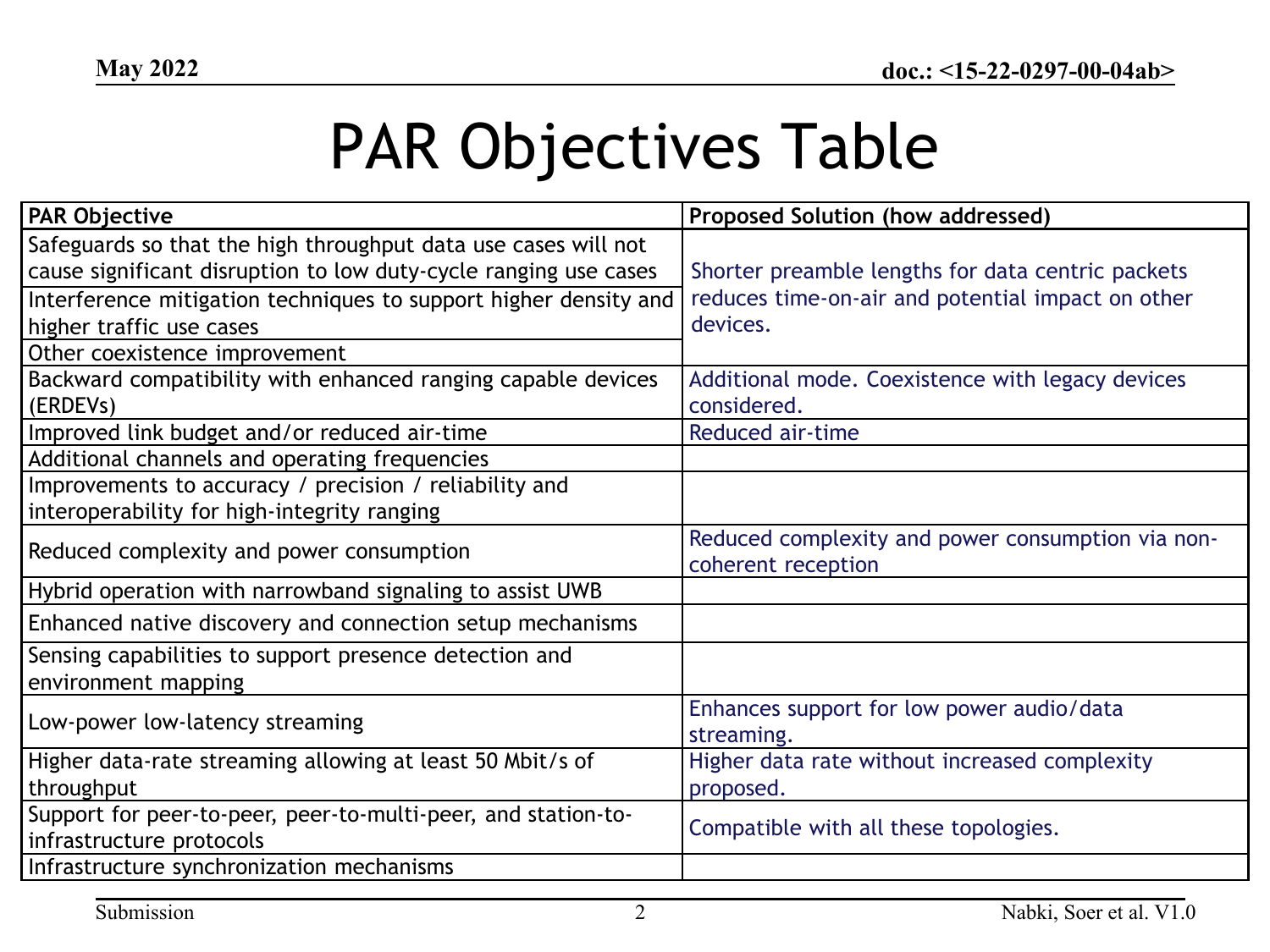## Non-Coherent Option for Data Comms

**Overview** 

- If secure ranging is not required, non-coherent reception can be supported
- We propose an optional preamble sequence and pulse spreading ratio aimed at non-coherent data comms
	- Shorten SYNC duration to  $\sim$  6  $\mu$ s
	- Ensure orthogonality with secure ranging applications
	- Potential to increase energy per pulse as less energy used in SYNC field
- OOK and PPM modulations supported
- Use existing convolutional code, but use puncturing to get more effective data rate
- Power efficient, and reasonable link budgets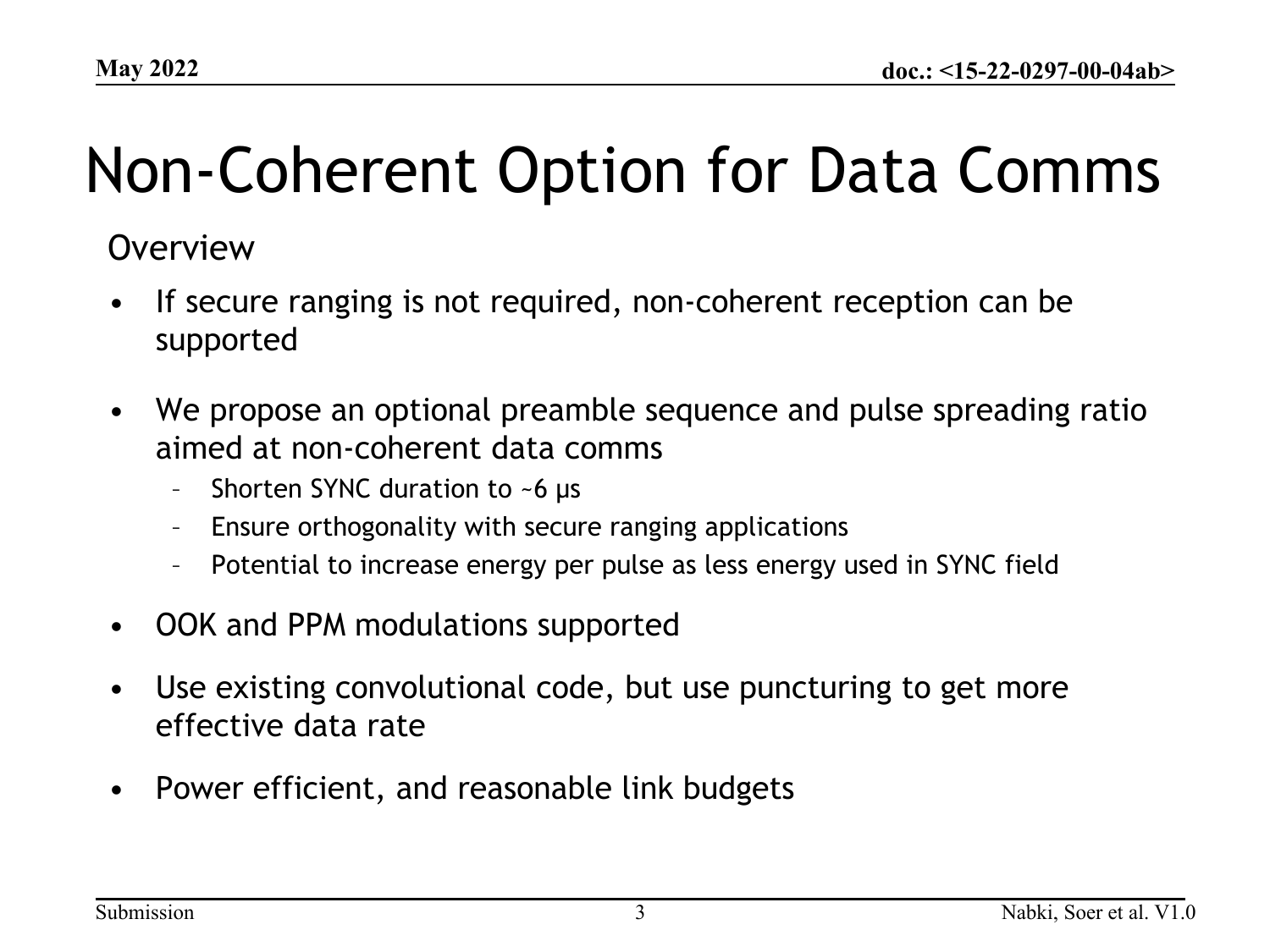## Simplified Symbol Structure (1)

- Minimal changes compared to current HPRF symbol to enable lower power operation
- Same symbol and rate throughout SYNC, SFD and Payload, simplifies reception processing
- Propose 20.8 MHz symbol rate, 24 chips long (leverage same peak PRF as HRP):

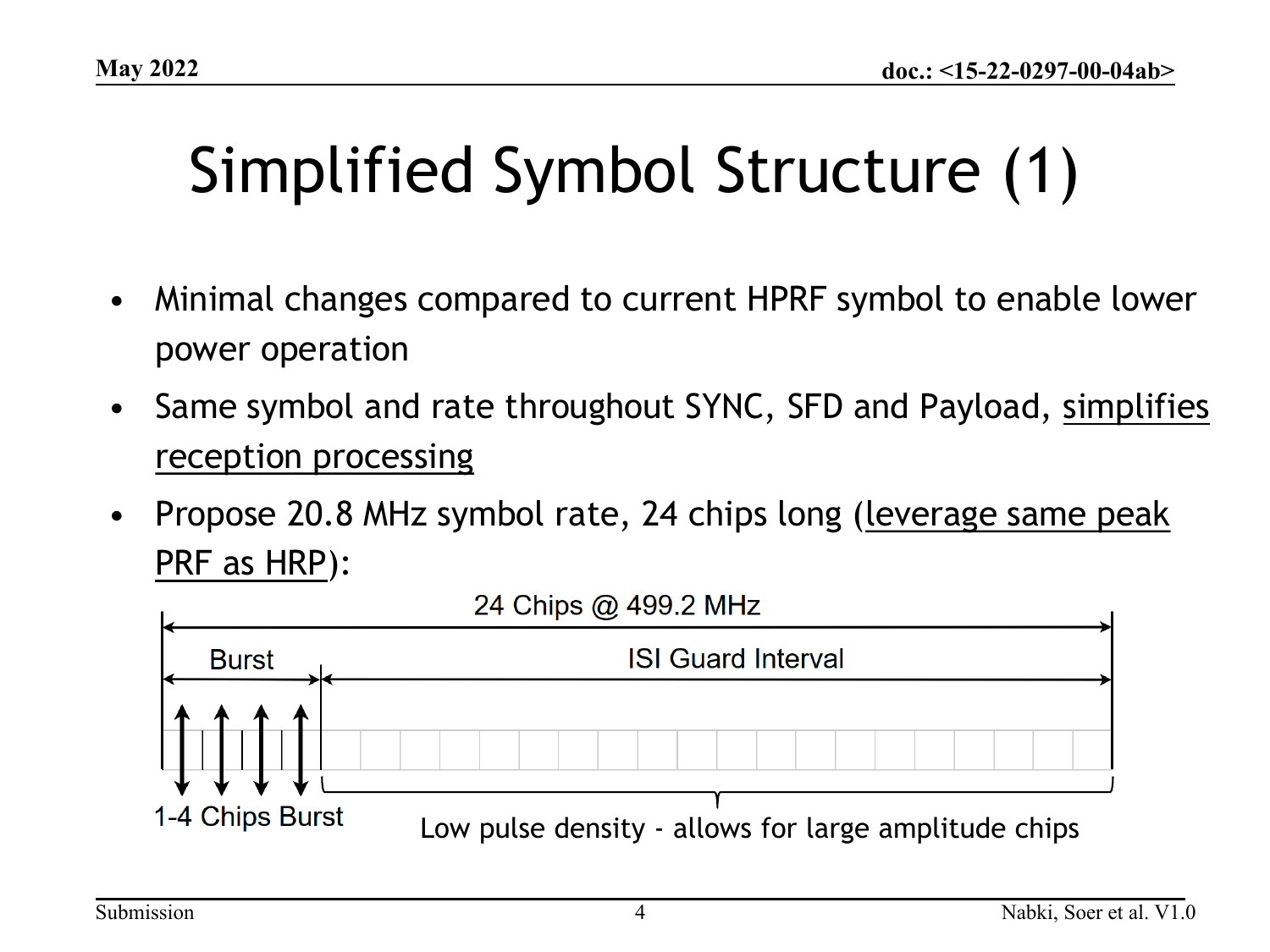# Simplified Symbol Structure (2)

- Proposal: up to 4 active chips in 24 chips symbol in order to minimize overlap to favor coexistence
- Possibility of 1,2, or 4 chips per burst (N<sub>chip</sub>), trade off between ISI, PA peak power, and sensitivity
	- Mean PRF of 20.8, 41.6, and 83.2 MHz respectively
- Symbol duration of 3\*8 chips means that there won't be any constant alignment with BPRF/HPRF symbols that have even multiples of 8 chips as lengths
- HPRF 249.6 MHz has active burst length 4 but would align for at most 1 burst in the transmission due to different symbol length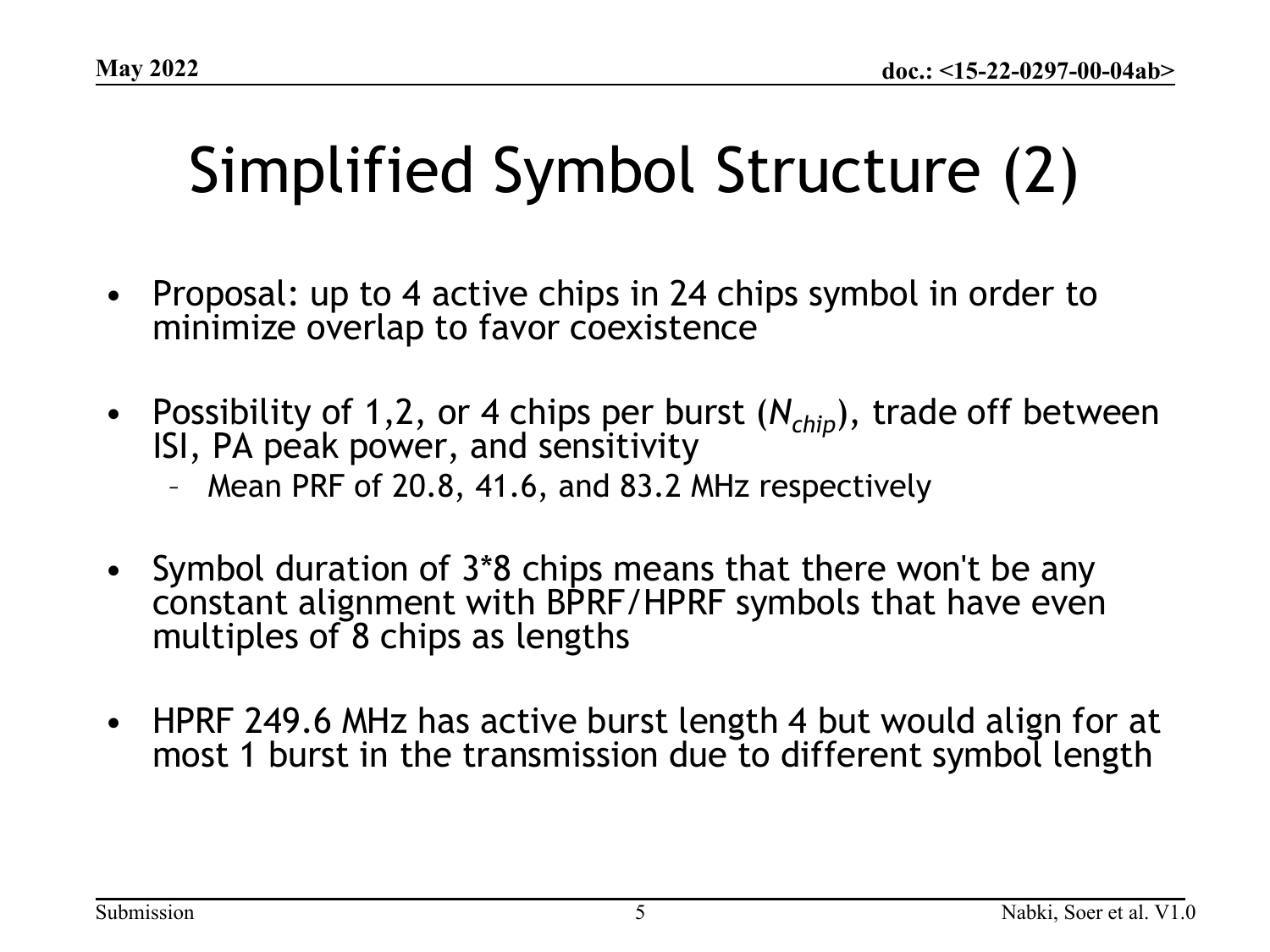#### SYNC Proposal for Non-ranging data comms (2)

- Proposed preamble code: repetitions of …1/0/1/0… to
	- Active symbols separated by a guard symbols allows for OOK detection
	- Advantage that synchronisation can start every other bit
- Phase of active pulses can be freely chosen to accomplish different purposes:
	- Scrambled to whiten spectrum
	- Phase sequence to increase orthogonality with existing HRP modes
	- Include a short code (length 31 maybe) to estimate CIR for a coherent receiver
	- Invert or not invert the phase of each pulse;
		- \* A noncoherent detector will not know the difference, but a coherent detector can decode the phase as a binary sequence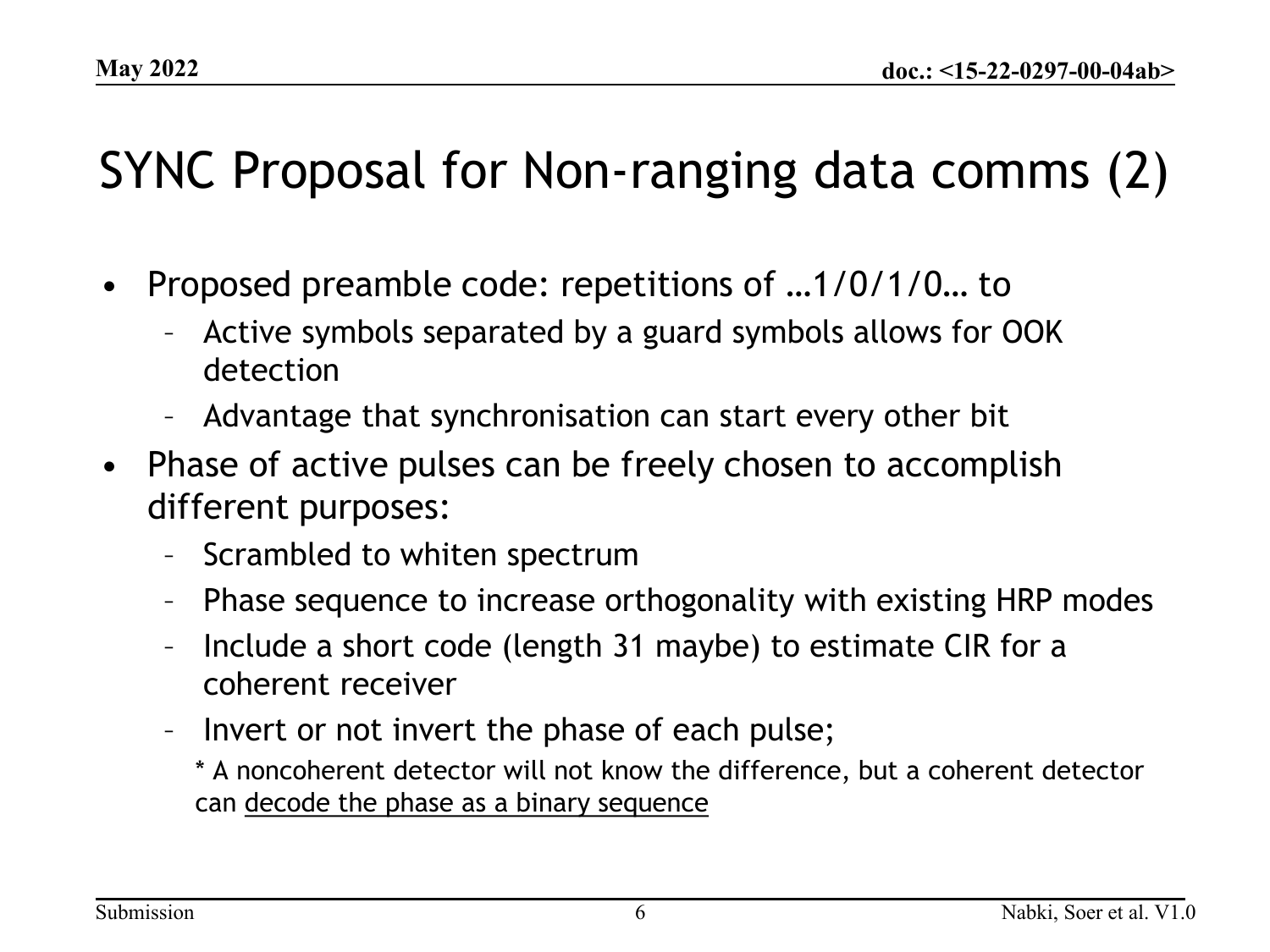#### SYNC Proposal for Non-ranging data comms (2)

- Without ranging, preambles can be shorter
	- Existing preamble sequence chosen to support channel estimation
	- Currently, minimum 16 symbols of roughly 1  $\mu$ s implies SYNC length **of ~16** µ**s**,
	- In practice more symbols are needed to reach full RX sensitivity
	- Proposal: minimum of 16\*8=128 symbols to settle AGC and do timing synchronization: 16\*8/20.8 MHz = **6.1** µ**s**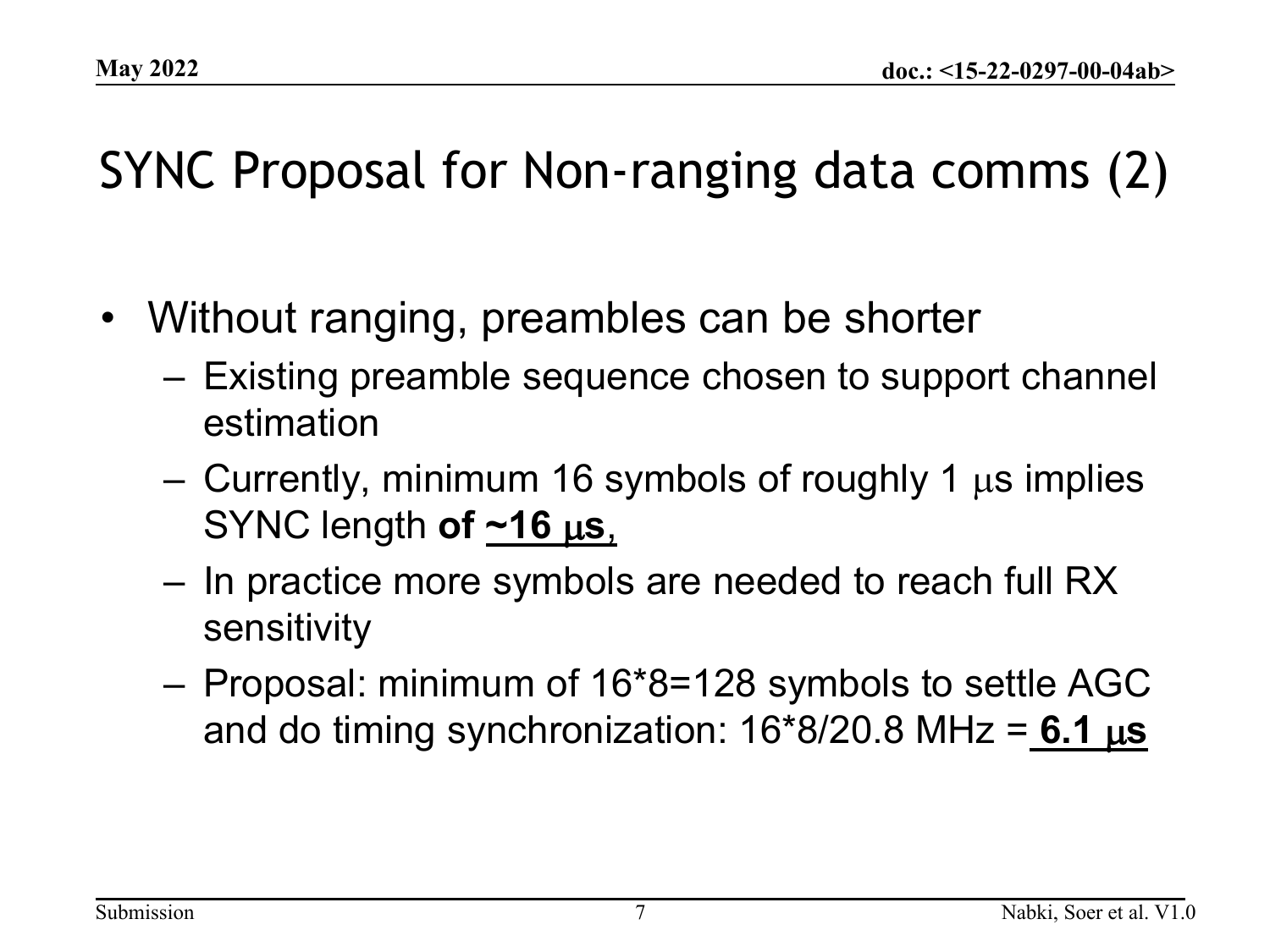#### SFD (Start of Frame Delimiter)

- Proposal:16 or 32 bits sequence.
- Can use a list of orthogonal sequences for added network separation opportunity.
- Slight change to 4a options.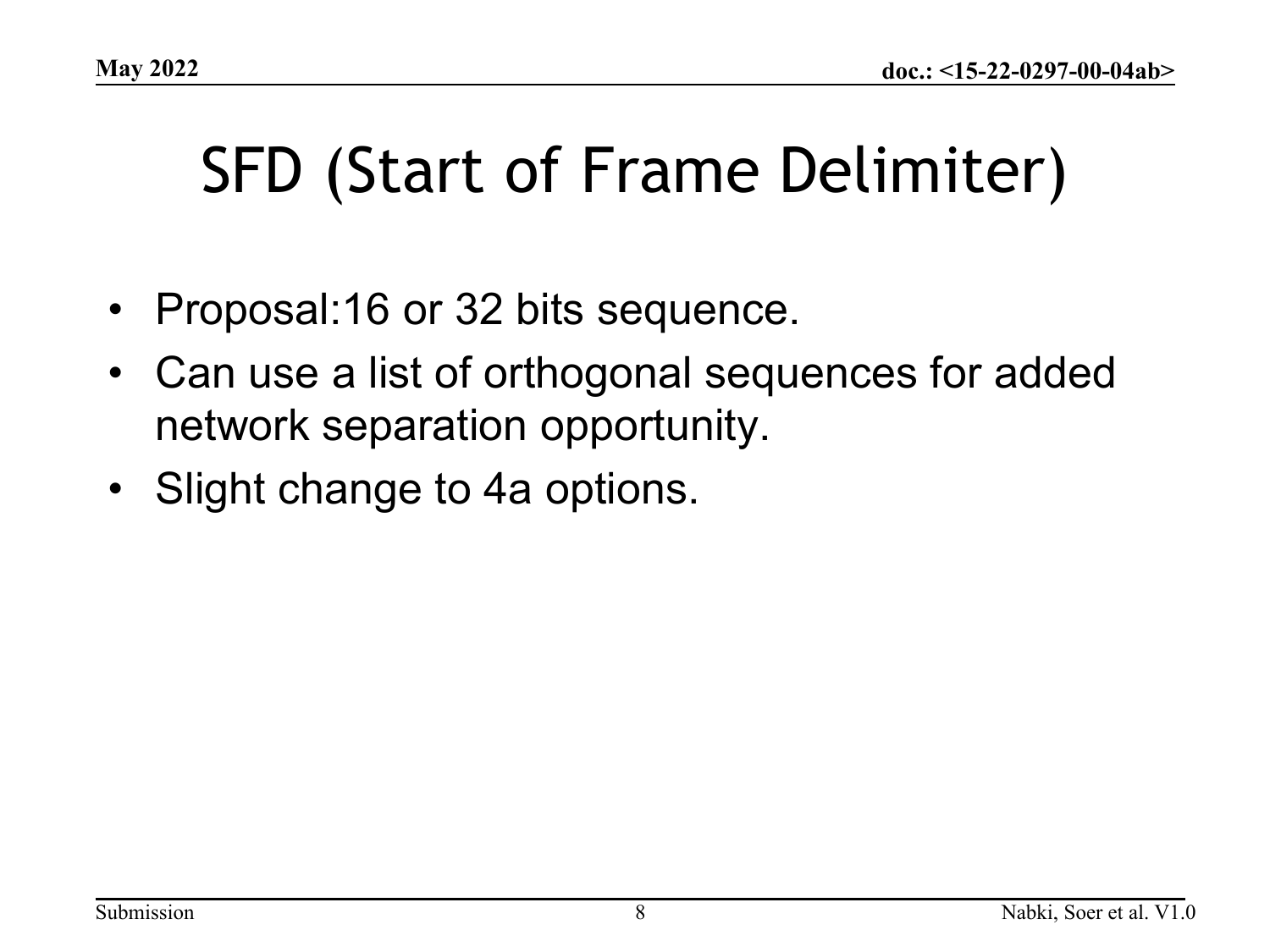### PHY header (PHR) / Payload Modulation

- Same 20.8 Mbps from preamble and SFD / SHR:
	- Constant rate throughout frame simplifies design
	- Benefits to ISI and frame pulse density
- Scramble phase with LFSR to improve spectral whitening
	- Use existing LFSR in 15.3.2, initialised with preamble sequence 1/0/1/0/... Different than existing initialisation sequences.
	- Coherent transceivers could encode an extra bit/symbol, as in 4a FEC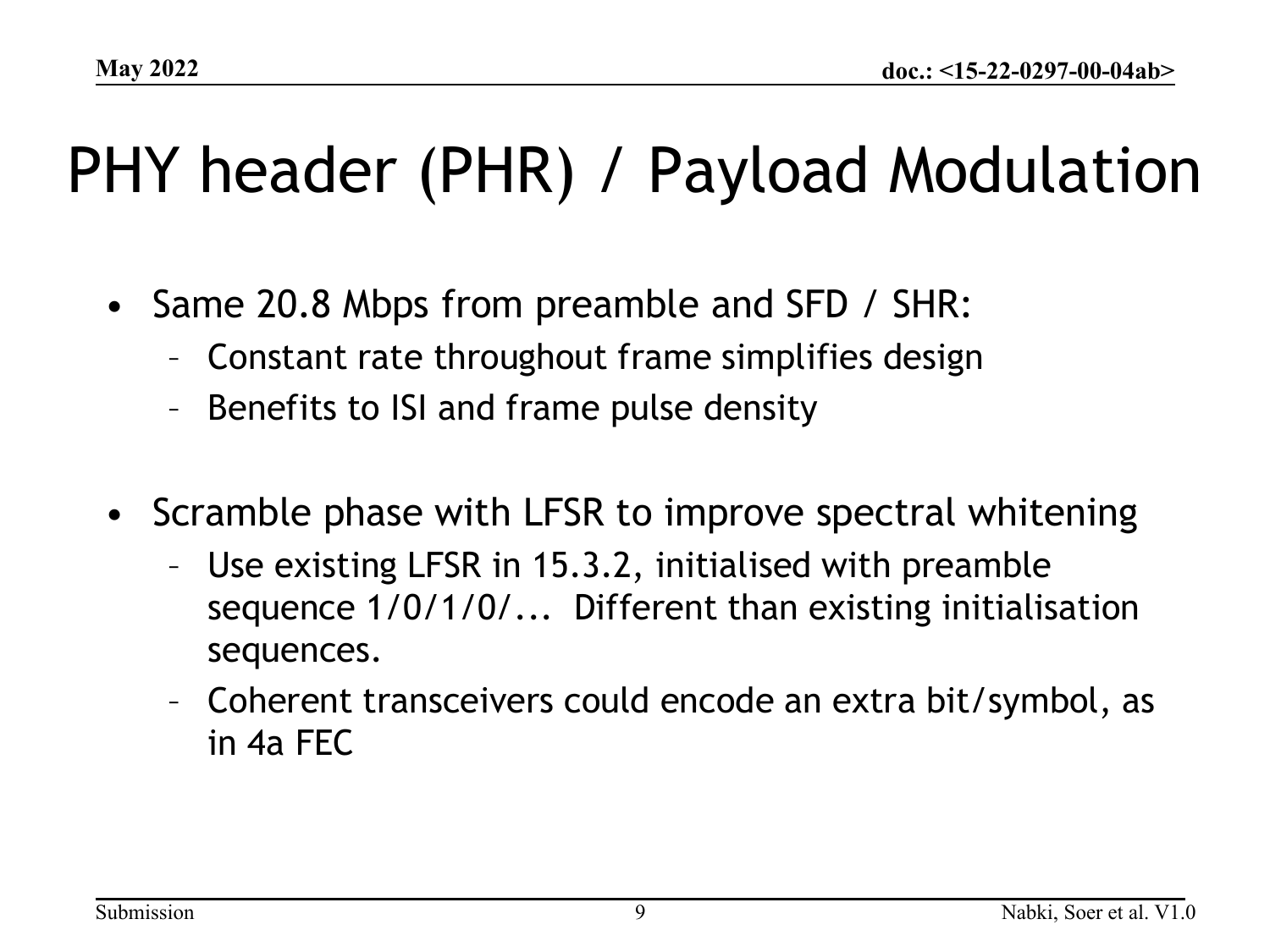### Payload Modulation Options

- 20.8 Mbps OOK, minimum of 20 ISI guard chips
	- Can reduce the TX power compared with BPM due to reduced PA activity
	- Slightly worst SNR compared with BPM
- 20.8 Mbps with Binary Position Modulation (BPM), minimum of 8 ISI guard chips
	- Better SNR at a cost of always transmitting maximum amount of pulses (energy)
- 10.4 Mbps Manchester OOK, minimum of 20 ISI guard chips, but same sensitivity as BPM
	- $\cdot$  50% pulse density but do the airtime
	- Best link budget





| ouble | 48 Chips @ 499.2 MHz |                                             |           |                                                                                                                                                    |  |
|-------|----------------------|---------------------------------------------|-----------|----------------------------------------------------------------------------------------------------------------------------------------------------|--|
|       | <b>Burst</b>         | <b>ISI Guard Interval</b>                   |           | <b>ISI Guard Interval</b>                                                                                                                          |  |
|       | 1-4 Chips            |                                             | 1-4 Chips |                                                                                                                                                    |  |
|       |                      | * Two symbol pairs possibilities - 01 or 10 |           |                                                                                                                                                    |  |
|       |                      | 1 Λ                                         |           | $N_0$ <sub>k</sub> $\frac{1}{2}$ , $\frac{1}{2}$ $\frac{1}{2}$ $\frac{1}{2}$ $\frac{1}{2}$ $\frac{1}{2}$ $\frac{1}{2}$ $\frac{1}{2}$ $\frac{1}{2}$ |  |

**May 2022**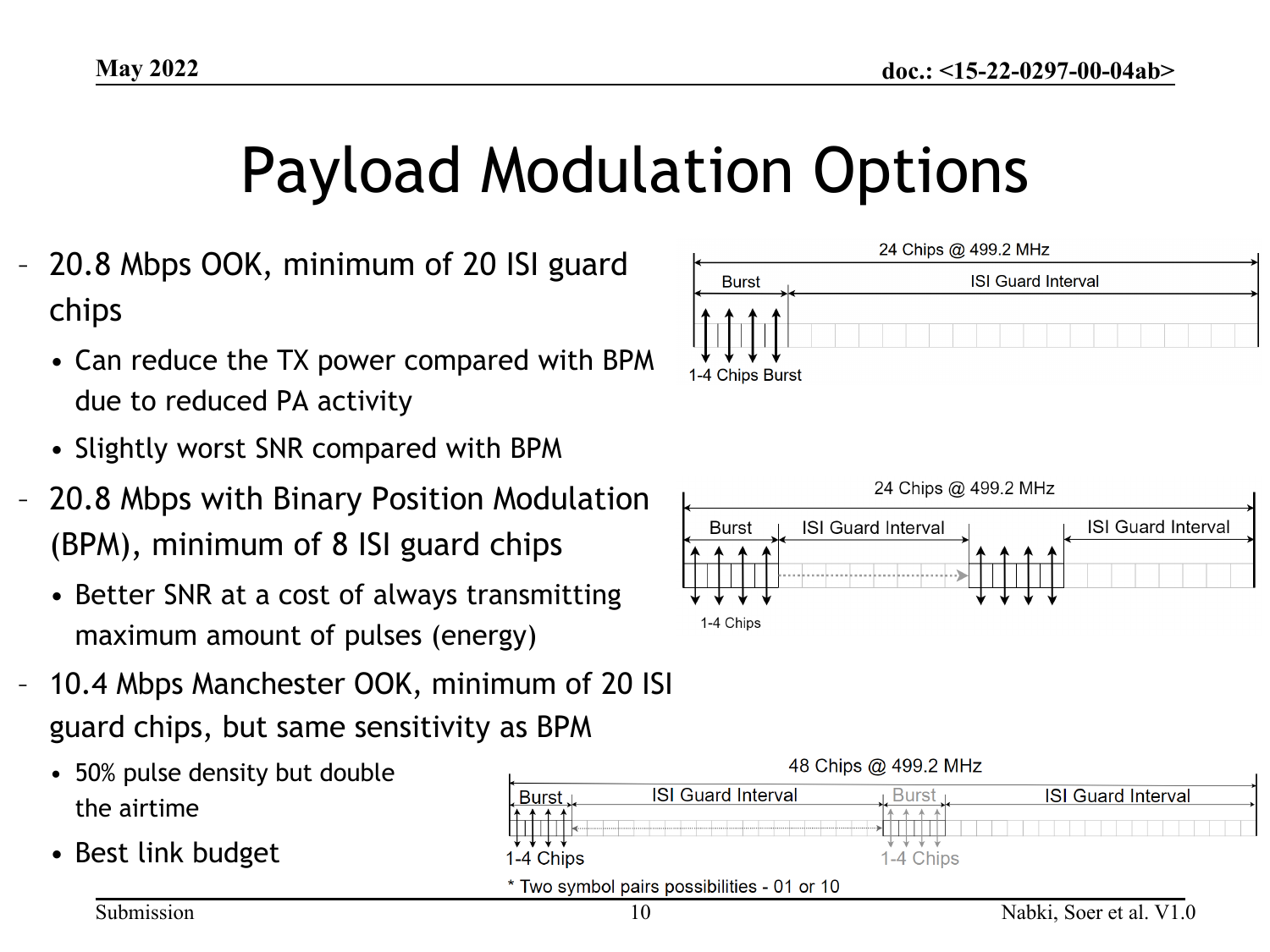# PHR Structure

Proposal

- Always modulated in Manchester OOK to enhance robustness.
- Keep current 19-bit PHR structure:
	- Bits 0-1: number of pulses per symbol. Can provide opportunity to improve payload reception.
	- Bits 2-3: payload modulation format.
	- Bits 4-12: payload length (512 bytes max payload)
	- bits 13-18: 6-bit SECDED code.
- Variant proposal could be to purpose Bits 0-1 for payload modulation format and not include pulse per symbol information.
	- Provides two more bits for payload length.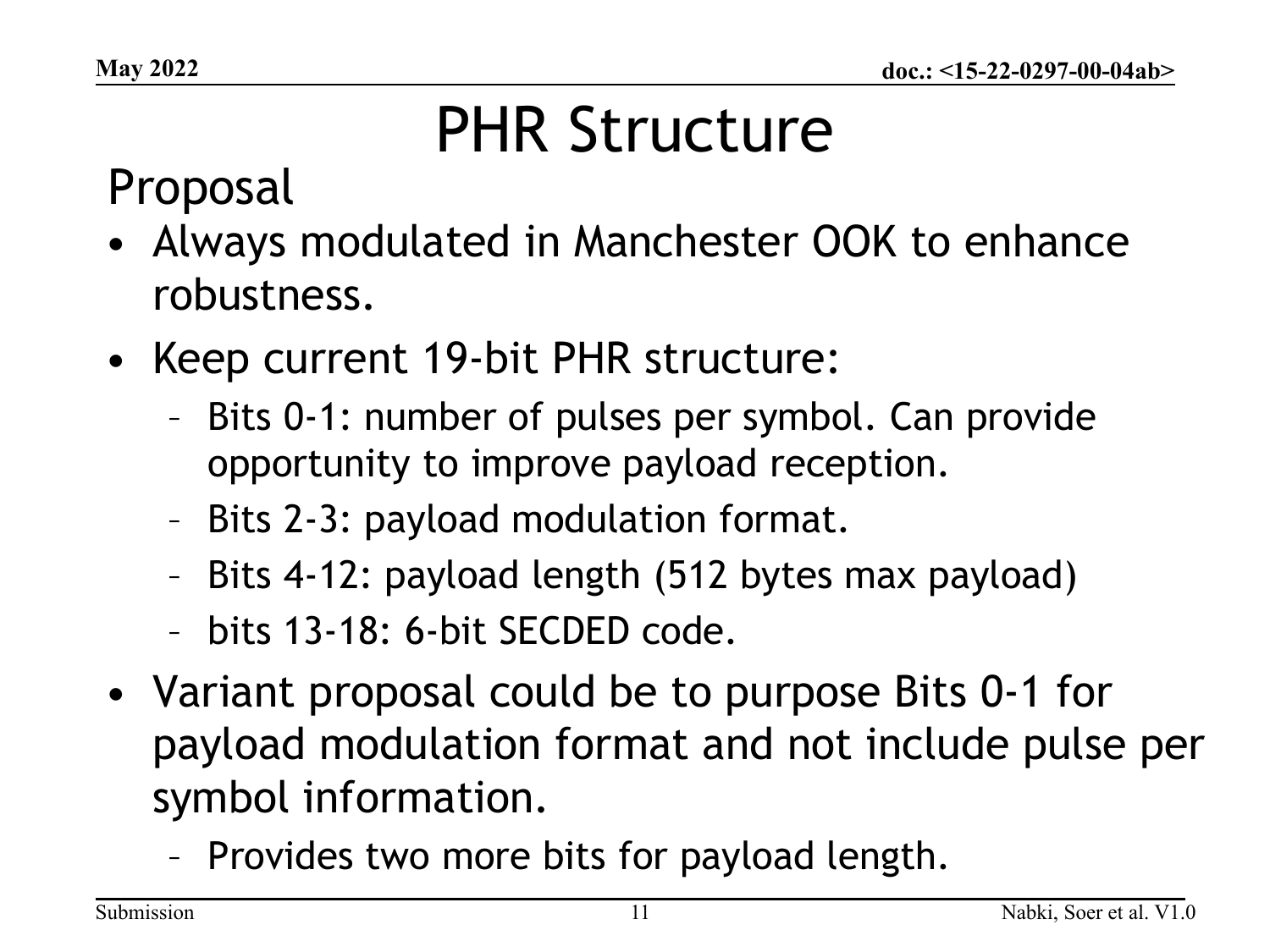# Coding (1)

- Base rate of 20.8 Mbps with a k=7 CC without RS as defined per HPRF
- Provide puncturing options
	- e.g., puncturing rates of 1.33, 1.5, or 1.66
- LDPC proposed in "15-21- 0506-02-04ab-advancedcoding for data comm" could also be used. Studies of LDPC in non-coherent UWB exist (e.g. [1])



\* BER curves for combinations of K=3, K=7 and RS; Frank Leong (NXP) Semiconductors) et al., doc.: 15-18-0335-00-004z (mentor)

[1] Z. Liang, J. Zang, X. Yang, X. Dong and H. Song, "Low-density parity-check codes for noncoherent UWB communication systems," in *China Communications*, vol. 14, no. 7, pp. 1-11, July 2017, doi: 10.1109/CC.2017.8010966.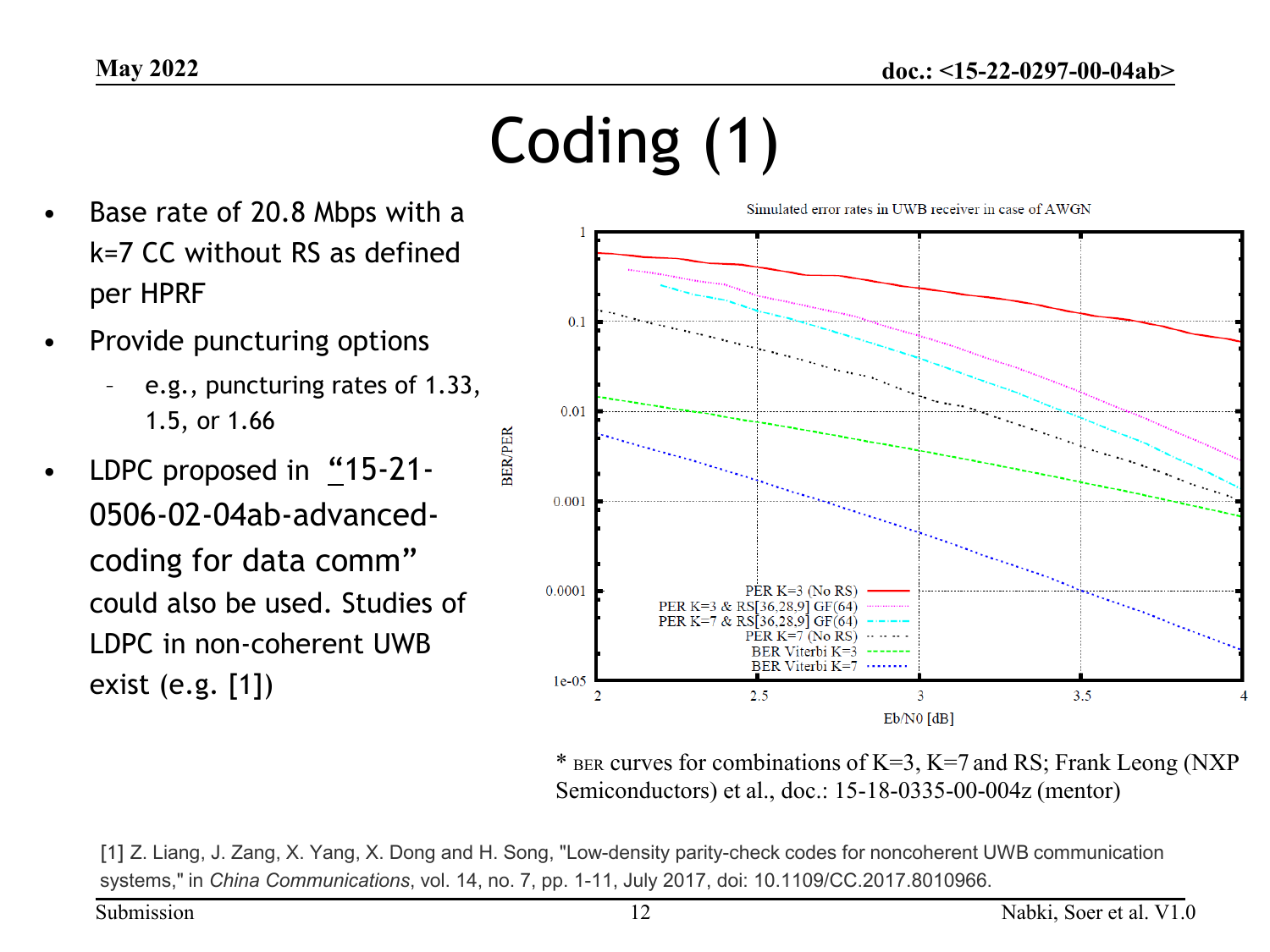### Link Budget\*

| IE. /N                  |        |          |
|-------------------------|--------|----------|
| NF                      |        |          |
|                         |        |          |
| RX sensitivity (dBm/Hz) | $-161$ | $-159.5$ |

| <b>Bandwidth (MHz)</b>           | 500       | 500      |
|----------------------------------|-----------|----------|
| Spectral density limit (dBm/MHz) | $-41.3$   | $-41.3$  |
| Datarate (MBps)                  | 20.8      | 2.08     |
| <b>TX Bit Energy (dBm/Hz)</b>    | $-87.491$ | $-77.49$ |
| chin                             |           |          |
| Link Budget (dB)                 | 73.509    | 83.509   |

Notes:

- 1 chip per symbol: No penalty but requires high peak PA power (implementation choice).
- 2 chips: 1.5 dB penalty
- TX Gating gain increases link budget for duty cycled lower data rate, for example ~84 dB @ 2 Mbps, etc
- In line with other contributions on Link budget \*\*

\*For more detail, check the contribution 15-21-0585-02-04ab (Nabki, Soer et al.)

\*\*15-22-0094-01-04ab-link budget UWB vs NB-Mc Laughlin (Qorvo)

15-22-0145-00-04ab-link budget calculator for NB and UWB-Keren et. al (Huawei)

15-22-0066-02-04ab-link budget analysis and CIR reporting for UWB RF sensing- Pakrooh et. al (Qualcomm)